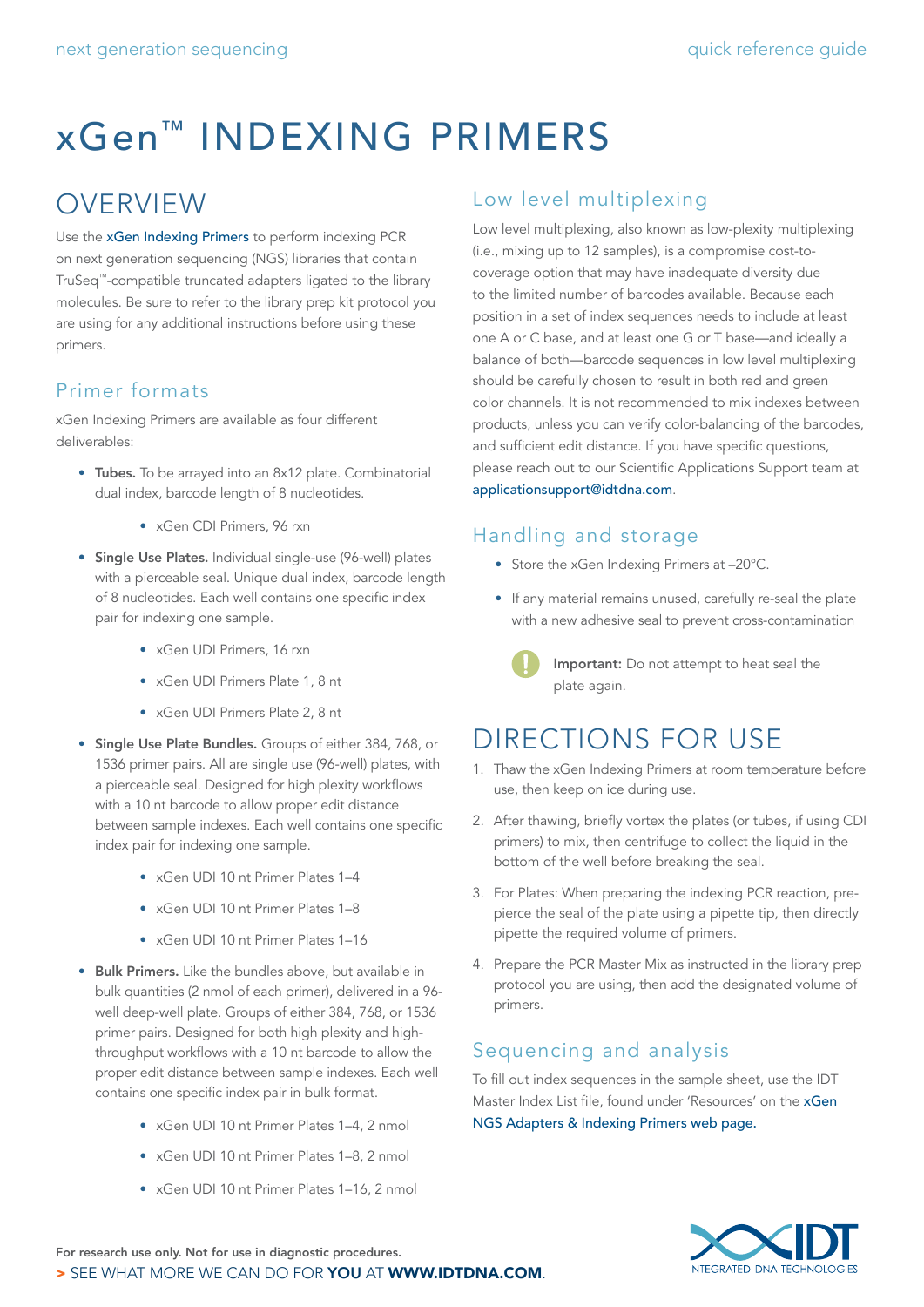## Plating CDI primers for indexing

The recommended pattern for arraying each CDI primer on a sample plate is indicated in Figure 1.

|             |               | D701 | D702 | D703 | D704 | D705 | D706 | D707 | D708 | D709 | D710 | D711 | D712 |
|-------------|---------------|------|------|------|------|------|------|------|------|------|------|------|------|
|             |               |      |      |      |      |      |      |      |      |      | 10   | 11   | 14   |
| D501        | $\mathbf{a}$  |      |      |      |      |      |      |      |      |      |      |      |      |
| <b>D502</b> | $\sf{B}$      |      |      |      |      |      |      |      |      |      |      |      | ∼    |
| <b>D503</b> | $\sim$        |      |      |      |      |      |      |      |      |      |      |      |      |
| D504        | $\mathsf{D}%$ |      |      |      |      |      |      |      |      |      |      |      |      |
| <b>D505</b> |               |      |      |      |      |      |      |      |      |      |      |      | --   |
| <b>D506</b> |               |      |      |      |      |      |      |      |      |      |      |      |      |
| D507        | $\mathbf{G}$  |      |      |      |      |      |      |      |      |      |      |      |      |
| <b>D508</b> | H             |      |      |      |      |      |      |      |      |      |      |      |      |

Figure 1. The recommended array pattern for CDI primers on a sample plate.

## PLATE LAYOUTS

## 10005975–xGen™ UDI Primers, 16 rxn

|                                      | 1 | $\overline{2}$ | 3     | 4     | 5     | 6     |       | 8     | 9     | 10    | 11    | $\overline{12}$ |
|--------------------------------------|---|----------------|-------|-------|-------|-------|-------|-------|-------|-------|-------|-----------------|
| A.                                   |   | 9              | empty | empty | empty | empty | empty | empty | empty | empty | empty | empty           |
| B                                    | 2 | 10             | empty | empty | empty | empty | empty | empty | empty | empty | empty | empty           |
| $\mathsf{C}^{\scriptscriptstyle{+}}$ | 3 | 11             | empty | empty | empty | empty | empty | empty | empty | empty | empty | empty           |
| D                                    | 4 | 12             | empty | empty | empty | empty | empty | empty | empty | empty | empty | empty           |
| E.                                   | 5 | 13             | empty | empty | empty | empty | empty | empty | empty | empty | empty | empty           |
| F.                                   | 6 | 14             | empty | empty | empty | empty | empty | empty | empty | empty | empty | empty           |
| G                                    |   | 15             | empty | empty | empty | empty | empty | empty | empty | empty | empty | empty           |
| н                                    | 8 | 16             | empty | empty | empty | empty | empty | empty | empty | empty | empty | empty           |

## 10005922–xGen™ UDI Primers Plate 1, 8 nt

|              |                | 2  | 3  | 4  | 5. | 6  | 7  | 8  | 9  | 10 | 11 | 12 <sub>2</sub> |
|--------------|----------------|----|----|----|----|----|----|----|----|----|----|-----------------|
| A,           |                | 9  | 17 | 25 | 33 | 41 | 49 | 57 | 65 | 73 | 81 | 89              |
| B            | 2              | 10 | 18 | 26 | 34 | 42 | 50 | 58 | 66 | 74 | 82 | 90              |
| $\mathsf{C}$ | 3              | 11 | 19 | 27 | 35 | 43 | 51 | 59 | 67 | 75 | 83 | 91              |
| D            | $\overline{4}$ | 12 | 20 | 28 | 36 | 44 | 52 | 60 | 68 | 76 | 84 | 92              |
| E.           | 5              | 13 | 21 | 29 | 37 | 45 | 53 | 61 | 69 | 77 | 85 | 93              |
| E.           | 6              | 14 | 22 | 30 | 38 | 46 | 54 | 62 | 70 | 78 | 86 | 94              |
| G            | 7              | 15 | 23 | 31 | 39 | 47 | 55 | 63 | 71 | 79 | 87 | 95              |
| H            | 8              | 16 | 24 | 32 | 40 | 48 | 56 | 64 | 72 | 80 | 88 | 96              |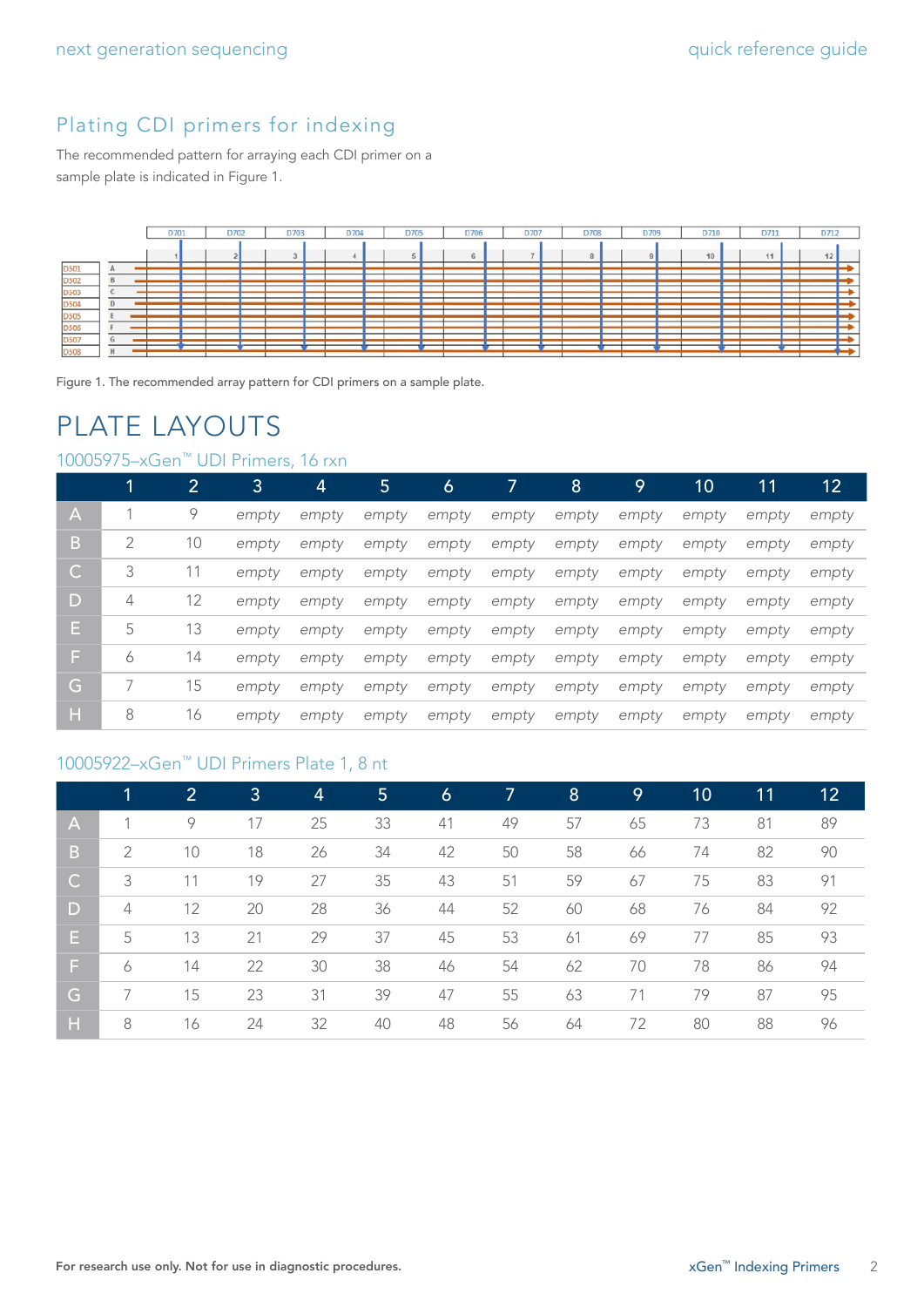## [10008052](https://www.idtdna.com/site/order/stock/partnbr/10008052)–xGen™ UDI 10 nt Primer Plates 1–4 and 10008055 - xGen™ UDI 10 nt Primer Plates 1–4, 2 nmol xGen UDI 10 nt Primers 1–96 (and 2 nmol)

|              | 1  | $\overline{2}$ | 3  | 4  | 5  | 6  | 7  | 8  | 9  | 10 | 11 | 12 |
|--------------|----|----------------|----|----|----|----|----|----|----|----|----|----|
| IA j         |    | 2              | 3  | 4  | 5  | 6  | 7  | 8  | 9  | 10 | 11 | 12 |
| B.           | 13 | 14             | 15 | 16 | 17 | 18 | 19 | 20 | 21 | 22 | 23 | 24 |
| $\mathsf{C}$ | 25 | 26             | 27 | 28 | 29 | 30 | 31 | 32 | 33 | 34 | 35 | 36 |
| D            | 37 | 38             | 39 | 40 | 41 | 42 | 43 | 44 | 45 | 46 | 47 | 48 |
| Е.           | 49 | 50             | 51 | 52 | 53 | 54 | 55 | 56 | 57 | 58 | 59 | 60 |
| F.           | 61 | 62             | 63 | 64 | 65 | 66 | 67 | 68 | 69 | 70 | 71 | 72 |
| G.           | 73 | 74             | 75 | 76 | 77 | 78 | 79 | 80 | 81 | 82 | 83 | 84 |
| H            | 85 | 86             | 87 | 88 | 89 | 90 | 91 | 92 | 93 | 94 | 95 | 96 |

#### xGen UDI 10 nt Primers 97–192 (and 2 nmol)

|              | 1   | $\overline{2}$ | 3   | 4   | 5 <sup>1</sup> | 6   |     | 8   | 9   | 10  | 11  | 12 <sub>2</sub> |
|--------------|-----|----------------|-----|-----|----------------|-----|-----|-----|-----|-----|-----|-----------------|
| IA,          | 97  | 98             | 99  | 100 | 101            | 102 | 103 | 104 | 105 | 106 | 107 | 108             |
| B.           | 109 | 110            | 111 | 112 | 113            | 114 | 115 | 116 | 117 | 118 | 119 | 120             |
| $\mathsf{C}$ | 121 | 122            | 123 | 124 | 125            | 126 | 127 | 128 | 129 | 130 | 131 | 132             |
| D            | 133 | 134            | 135 | 136 | 137            | 138 | 139 | 140 | 141 | 142 | 143 | 144             |
| Е.           | 145 | 146            | 147 | 148 | 149            | 150 | 151 | 152 | 153 | 154 | 155 | 156             |
| F.           | 157 | 158            | 159 | 160 | 161            | 162 | 163 | 164 | 165 | 166 | 167 | 168             |
| G            | 169 | 170            | 171 | 172 | 173            | 174 | 175 | 176 | 177 | 178 | 179 | 180             |
| н            | 181 | 182            | 183 | 184 | 185            | 186 | 187 | 188 | 189 | 190 | 191 | 192             |

#### xGen UDI 10 nt Primers 193–288 (and 2 nmol)

|              | 1   | $\overline{2}$ | 3   | $\overline{4}$ | $5\phantom{.}$ | 6   |     | 8   | 9   | 10  | 11  | 12 <sub>2</sub> |
|--------------|-----|----------------|-----|----------------|----------------|-----|-----|-----|-----|-----|-----|-----------------|
| A            | 193 | 194            | 195 | 196            | 197            | 198 | 199 | 200 | 201 | 202 | 203 | 204             |
| B            | 205 | 206            | 207 | 208            | 209            | 210 | 211 | 212 | 213 | 214 | 215 | 216             |
| $\mathsf{C}$ | 217 | 218            | 219 | 220            | 221            | 222 | 223 | 224 | 225 | 226 | 227 | 228             |
| D            | 229 | 230            | 231 | 232            | 233            | 234 | 235 | 236 | 237 | 238 | 239 | 240             |
| E.           | 241 | 242            | 243 | 244            | 245            | 246 | 247 | 248 | 249 | 250 | 251 | 252             |
| F.           | 253 | 254            | 255 | 256            | 257            | 258 | 259 | 260 | 261 | 262 | 263 | 264             |
| G            | 265 | 266            | 267 | 268            | 269            | 270 | 271 | 272 | 273 | 274 | 275 | 276             |
| н            | 277 | 278            | 279 | 280            | 281            | 282 | 283 | 284 | 285 | 286 | 287 | 288             |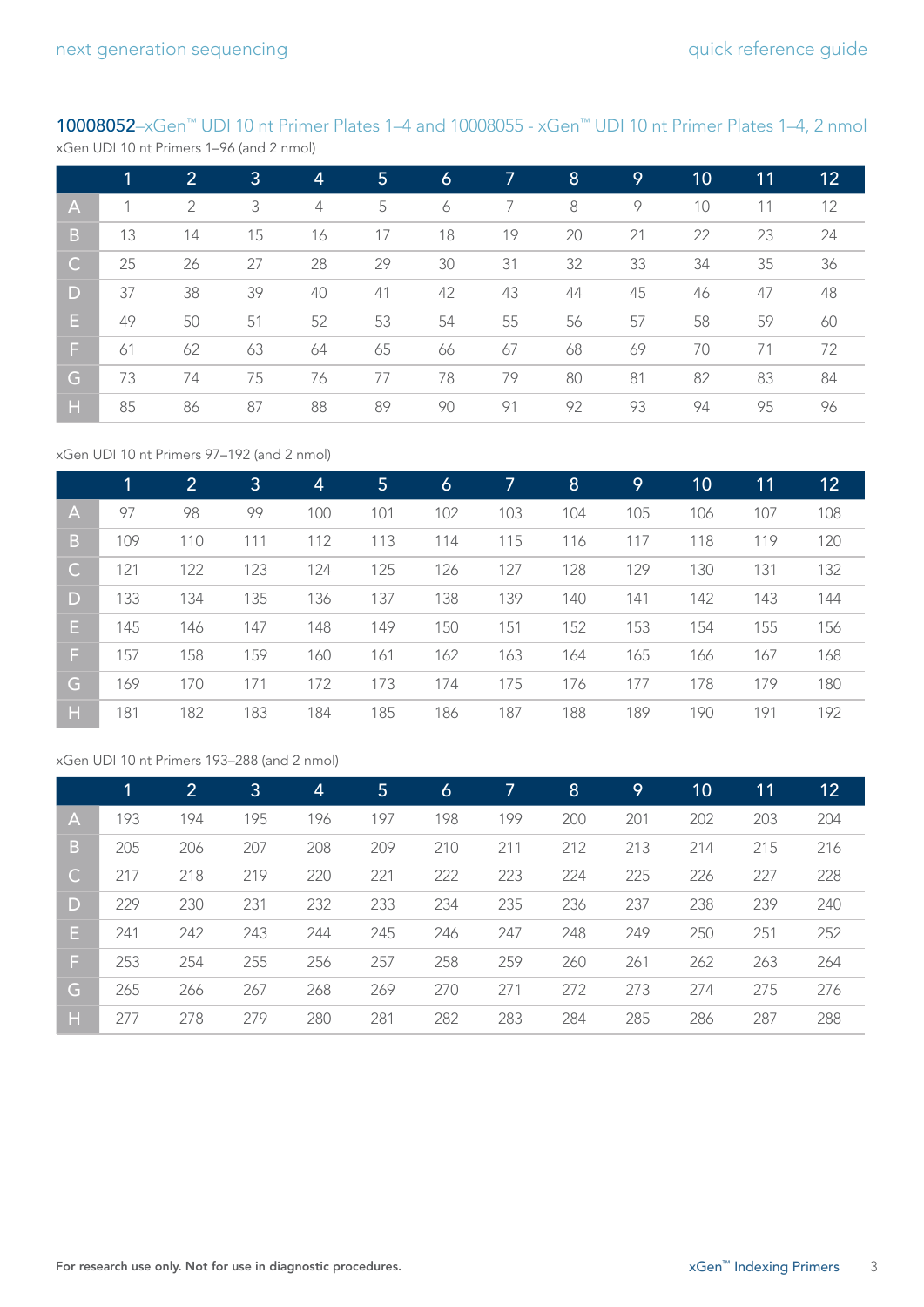#### xGen UDI 10 nt Primers 289–384 (and 2 nmol)

|              | 1   | $\overline{2}$ | 3   | $\overline{4}$ | 5   | $\mathbf{6}$ | $\overline{7}$ | 8   | 9   | 10  | $\overline{1}1$ | 12  |
|--------------|-----|----------------|-----|----------------|-----|--------------|----------------|-----|-----|-----|-----------------|-----|
| $\mathsf{A}$ | 289 | 290            | 291 | 292            | 293 | 294          | 295            | 296 | 297 | 298 | 299             | 300 |
| B            | 301 | 302            | 303 | 304            | 305 | 306          | 307            | 308 | 309 | 310 | 311             | 312 |
| $\mathsf{C}$ | 313 | 314            | 315 | 316            | 317 | 318          | 319            | 320 | 321 | 322 | 323             | 324 |
| D            | 325 | 326            | 327 | 328            | 329 | 330          | 331            | 332 | 333 | 334 | 335             | 336 |
| Е.           | 337 | 338            | 339 | 340            | 341 | 342          | 343            | 344 | 345 | 346 | 347             | 348 |
| F.           | 349 | 350            | 351 | 352            | 353 | 354          | 355            | 356 | 357 | 358 | 359             | 360 |
| G            | 361 | 362            | 363 | 364            | 365 | 366          | 367            | 368 | 369 | 370 | 371             | 372 |
| н            | 373 | 374            | 375 | 376            | 377 | 378          | 379            | 380 | 381 | 382 | 383             | 384 |

## [10008053](https://www.idtdna.com/site/order/stock/partnbr/10008053)–xGen™ UDI 10 nt Primer Plates 1–8 and 10008056–xGen™ UDI 10 nt Primer Plates 1–8, 2 nmol [Includes plates 1-4, see above for layouts]

xGen UDI 10 nt Primers 385–480 (and 2 nmol)

|              | 1   | $\overline{2}$ | 3 <sub>1</sub> | $\overline{4}$ | 5   | $\ddot{o}$ | 7   | 8   | 9   | 10  | 11  | 12  |
|--------------|-----|----------------|----------------|----------------|-----|------------|-----|-----|-----|-----|-----|-----|
| A            | 385 | 386            | 387            | 388            | 389 | 390        | 391 | 392 | 393 | 394 | 395 | 396 |
| B            | 397 | 398            | 399            | 400            | 401 | 402        | 403 | 404 | 405 | 406 | 407 | 408 |
| $\mathsf{C}$ | 409 | 410            | 411            | 412            | 413 | 414        | 415 | 416 | 417 | 418 | 419 | 420 |
| D            | 421 | 422            | 423            | 424            | 425 | 426        | 427 | 428 | 429 | 430 | 431 | 432 |
| E.           | 433 | 434            | 435            | 436            | 437 | 438        | 439 | 440 | 441 | 442 | 443 | 444 |
| F.           | 445 | 446            | 447            | 448            | 449 | 450        | 451 | 452 | 453 | 454 | 455 | 456 |
| G            | 457 | 458            | 459            | 460            | 461 | 462        | 463 | 464 | 465 | 466 | 467 | 468 |
| H            | 469 | 470            | 471            | 472            | 473 | 474        | 475 | 476 | 477 | 478 | 479 | 480 |

#### xGen UDI 10 nt Primers 481–576 (and 2 nmol)

|              | $\mathbf 1$ | $\overline{2}$ | 3   | $\overline{4}$ | 5   | 6   |     | 8   | 9   | 10  | 11  | 12  |
|--------------|-------------|----------------|-----|----------------|-----|-----|-----|-----|-----|-----|-----|-----|
| $\mathsf{A}$ | 481         | 482            | 483 | 484            | 485 | 486 | 487 | 488 | 489 | 490 | 491 | 492 |
| B.           | 493         | 494            | 495 | 496            | 497 | 498 | 499 | 500 | 501 | 502 | 503 | 504 |
| $\mathsf{C}$ | 505         | 506            | 507 | 508            | 509 | 510 | 511 | 512 | 513 | 514 | 515 | 516 |
| D            | 517         | 518            | 519 | 520            | 521 | 522 | 523 | 524 | 525 | 526 | 527 | 528 |
| Е.           | 529         | 530            | 531 | 532            | 533 | 534 | 535 | 536 | 537 | 538 | 539 | 540 |
| F.           | 541         | 542            | 543 | 544            | 545 | 546 | 547 | 548 | 549 | 550 | 551 | 552 |
| G            | 553         | 554            | 555 | 556            | 557 | 558 | 559 | 560 | 561 | 562 | 563 | 564 |
| н            | 565         | 566            | 567 | 568            | 569 | 570 | 571 | 572 | 573 | 574 | 575 | 576 |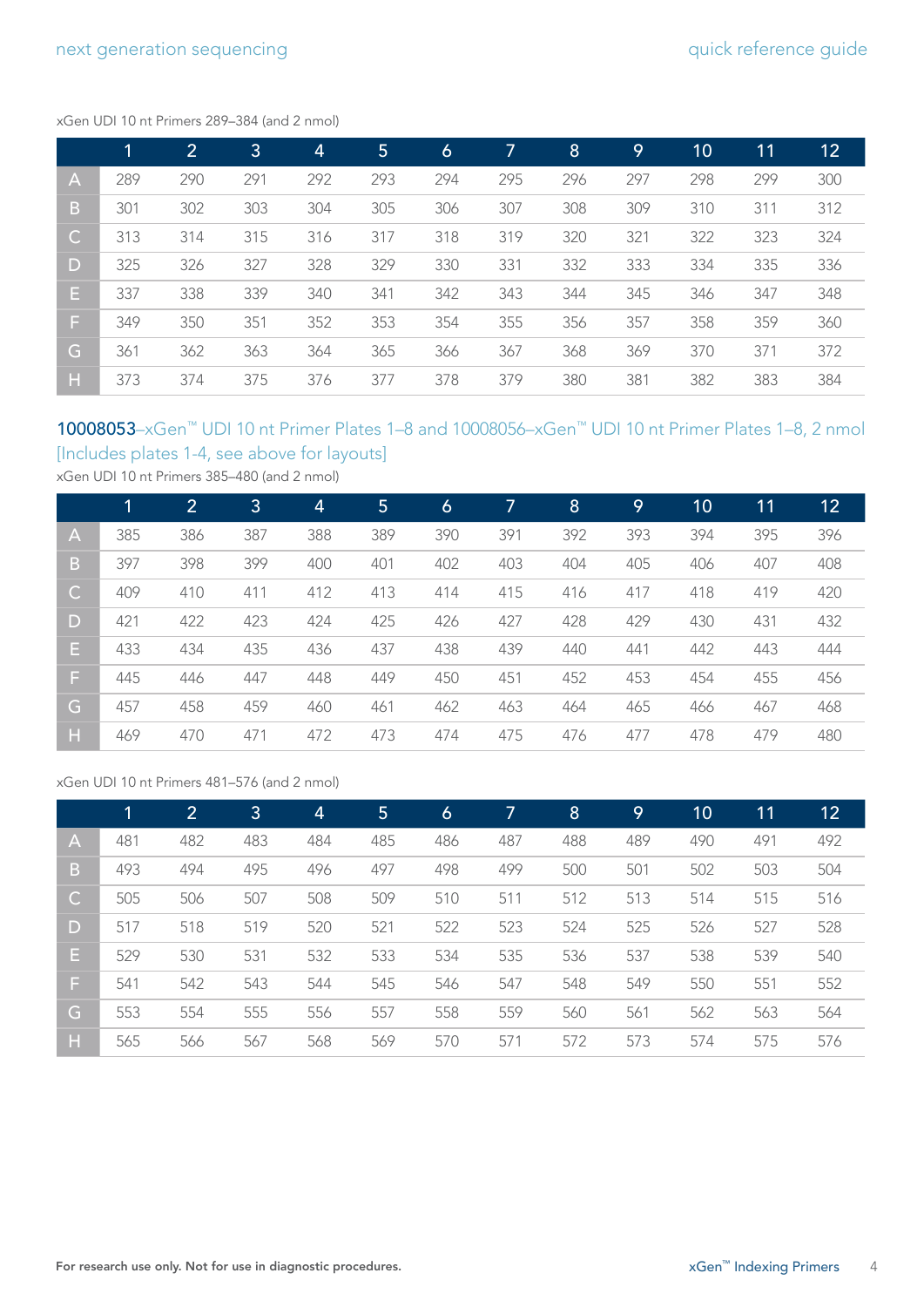#### xGen UDI 10 nt Primers 577–672 (and 2 nmol)

|              | 1   | 2   | 3   | $\overline{4}$ | 5   | $\ddot{\delta}$ |     | 8   | 9   | 10  | 11  | 12  |
|--------------|-----|-----|-----|----------------|-----|-----------------|-----|-----|-----|-----|-----|-----|
| $\mathsf{A}$ | 577 | 578 | 579 | 580            | 581 | 582             | 583 | 584 | 585 | 586 | 587 | 588 |
| B.           | 589 | 590 | 591 | 592            | 593 | 594             | 595 | 596 | 597 | 598 | 599 | 600 |
| $\mathsf{C}$ | 601 | 602 | 603 | 604            | 605 | 606             | 607 | 608 | 609 | 610 | 611 | 612 |
| D            | 613 | 614 | 615 | 616            | 617 | 618             | 619 | 620 | 621 | 622 | 623 | 624 |
| Е.           | 625 | 626 | 627 | 628            | 629 | 630             | 631 | 632 | 633 | 634 | 635 | 636 |
| F.           | 637 | 638 | 639 | 640            | 641 | 642             | 643 | 644 | 645 | 646 | 647 | 648 |
| G            | 649 | 650 | 651 | 652            | 653 | 654             | 655 | 656 | 657 | 658 | 659 | 660 |
| н            | 661 | 662 | 663 | 664            | 665 | 666             | 667 | 668 | 669 | 670 | 671 | 672 |

### xGen UDI 10 nt Primers 673–768 (and 2 nmol)

|              | 1   | $\overline{2}$ | 3   | 4   | 5   | 6   |     | 8   | 9   | 10  | 11  | 12  |
|--------------|-----|----------------|-----|-----|-----|-----|-----|-----|-----|-----|-----|-----|
| IA,          | 673 | 674            | 675 | 676 | 677 | 678 | 679 | 680 | 681 | 682 | 683 | 684 |
| B            | 685 | 686            | 687 | 688 | 689 | 690 | 691 | 692 | 693 | 694 | 695 | 696 |
| $\mathsf{C}$ | 697 | 698            | 699 | 700 | 701 | 702 | 703 | 704 | 705 | 706 | 707 | 708 |
| D            | 709 | 710            | 711 | 712 | 713 | 714 | 715 | 716 | 717 | 718 | 719 | 720 |
| Е.           | 721 | 722            | 723 | 724 | 725 | 726 | 727 | 728 | 729 | 730 | 731 | 732 |
| F.           | 733 | 734            | 735 | 736 | 737 | 738 | 739 | 740 | 741 | 742 | 743 | 744 |
| G            | 745 | 746            | 747 | 748 | 749 | 750 | 751 | 752 | 753 | 754 | 755 | 756 |
| н            | 757 | 758            | 759 | 760 | 761 | 762 | 763 | 764 | 765 | 766 | 767 | 768 |

## [10008054](https://www.idtdna.com/site/order/stock/partnbr/10008054)–xGen™ UDI 10 nt Primer Plates 1-16 and 10008057–xGen™ UDI 10 nt Primer Plates 1–16, 2 nmol [Includes plates 1-8, see above for layouts]

xGen UDI 10 nt Primers 769–864 (and 2 nmol)

|              | 1   | $\overline{2}$ | 3   | 4   | 5   | 6   |     | 8   | 9   | 10  | 11  | 12 <sub>2</sub> |
|--------------|-----|----------------|-----|-----|-----|-----|-----|-----|-----|-----|-----|-----------------|
| A            | 769 | 770            | 771 | 772 | 773 | 774 | 775 | 776 | 777 | 778 | 779 | 780             |
| B            | 781 | 782            | 783 | 784 | 785 | 786 | 787 | 788 | 789 | 790 | 791 | 792             |
| $\mathsf{C}$ | 793 | 794            | 795 | 796 | 797 | 798 | 799 | 800 | 801 | 802 | 803 | 804             |
| D            | 805 | 806            | 807 | 808 | 809 | 810 | 811 | 812 | 813 | 814 | 815 | 816             |
| Е.           | 817 | 818            | 819 | 820 | 821 | 822 | 823 | 824 | 825 | 826 | 827 | 828             |
| F.           | 829 | 830            | 831 | 832 | 833 | 834 | 835 | 836 | 837 | 838 | 839 | 840             |
| G            | 841 | 842            | 843 | 844 | 845 | 846 | 847 | 848 | 849 | 850 | 851 | 852             |
| н            | 853 | 854            | 855 | 856 | 857 | 858 | 859 | 860 | 861 | 862 | 863 | 864             |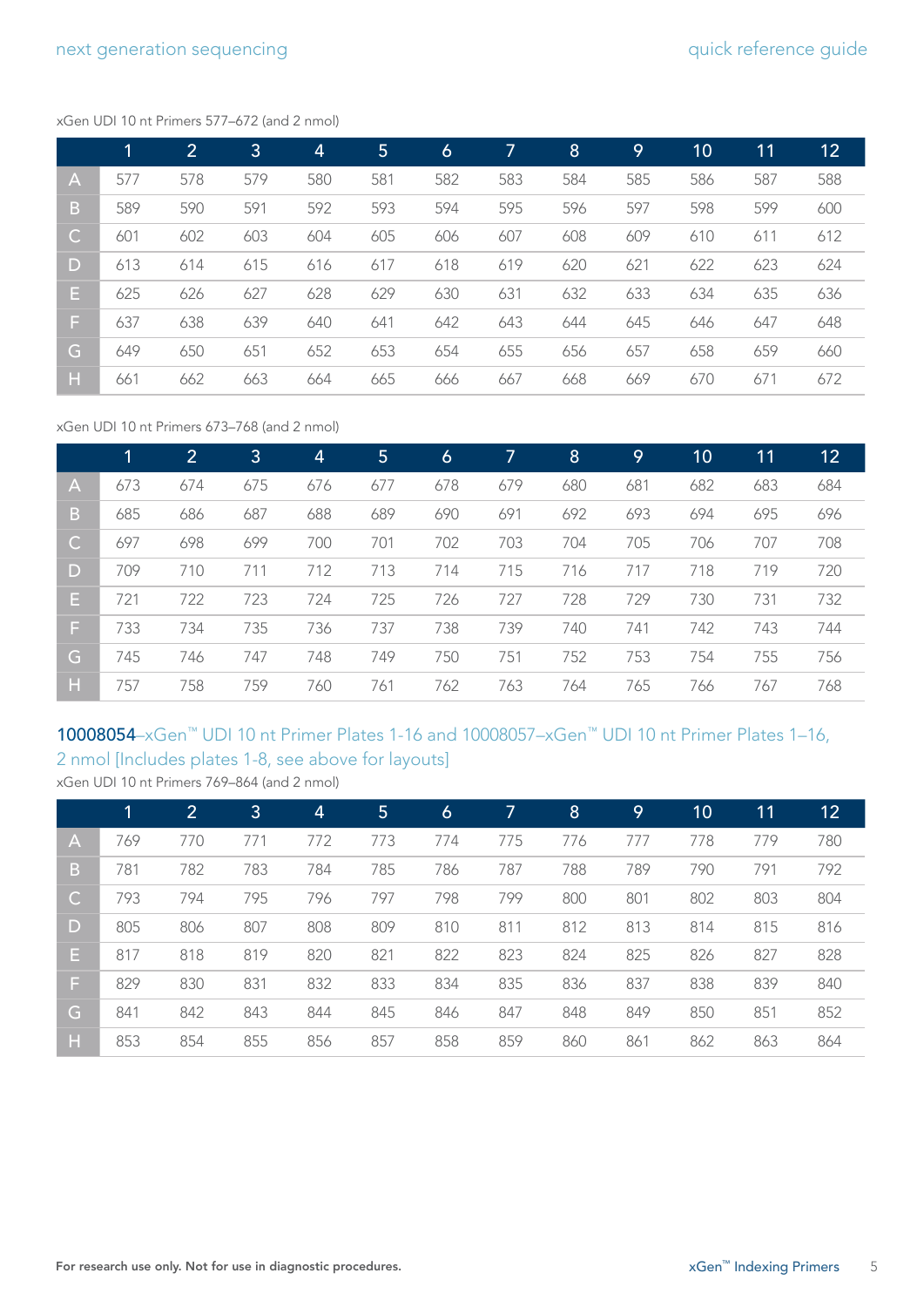#### xGen UDI 10 nt Primers 865–960 (and 2 nmol)

|              | 1   | $\overline{2}$ | 3   | 4   | 5 <sup>5</sup> | $\ddot{\mathbf{6}}$ | 7   | 8   | 9   | 10  | 11  | 12  |
|--------------|-----|----------------|-----|-----|----------------|---------------------|-----|-----|-----|-----|-----|-----|
| ZA7          | 865 | 866            | 867 | 868 | 869            | 870                 | 871 | 872 | 873 | 874 | 875 | 876 |
| B            | 877 | 878            | 879 | 880 | 881            | 882                 | 883 | 884 | 885 | 886 | 887 | 888 |
| $\mathsf{C}$ | 889 | 890            | 891 | 892 | 893            | 894                 | 895 | 896 | 897 | 898 | 899 | 900 |
| D            | 901 | 902            | 903 | 904 | 905            | 906                 | 907 | 908 | 909 | 910 | 911 | 912 |
| E.           | 913 | 914            | 915 | 916 | 917            | 918                 | 919 | 920 | 921 | 922 | 923 | 924 |
| F.           | 925 | 926            | 927 | 928 | 929            | 930                 | 931 | 932 | 933 | 934 | 935 | 936 |
| G            | 937 | 938            | 939 | 940 | 941            | 942                 | 943 | 944 | 945 | 946 | 947 | 948 |
| Н            | 949 | 950            | 951 | 952 | 953            | 954                 | 955 | 956 | 957 | 958 | 959 | 960 |

## xGen UDI 10 nt Primers 961–1056 (and 2 nmol)

|              | 1    | $\overline{2}$ | 3    | 4    | 5 <sup>5</sup> | 6    |      | 8    | 9    | 10   | 11   | 12 <sub>2</sub> |
|--------------|------|----------------|------|------|----------------|------|------|------|------|------|------|-----------------|
| A            | 961  | 962            | 963  | 964  | 965            | 966  | 967  | 968  | 969  | 970  | 971  | 972             |
| B,           | 973  | 974            | 975  | 976  | 977            | 978  | 979  | 980  | 981  | 982  | 983  | 984             |
| $\mathsf{C}$ | 985  | 986            | 987  | 988  | 989            | 990  | 991  | 992  | 993  | 994  | 995  | 996             |
| D            | 997  | 998            | 999  | 1000 | 1001           | 1002 | 1003 | 1004 | 1005 | 1006 | 1007 | 1008            |
| Е.           | 1009 | 1010           | 1011 | 1012 | 1013           | 1014 | 1015 | 1016 | 1017 | 1018 | 1019 | 1020            |
| F.           | 1021 | 1022           | 1023 | 1024 | 1025           | 1026 | 1027 | 1028 | 1029 | 1030 | 1031 | 1032            |
| G            | 1033 | 1034           | 1035 | 1036 | 1037           | 1038 | 1039 | 1040 | 1041 | 1042 | 1043 | 1044            |
| н            | 1045 | 1046           | 1047 | 1048 | 1049           | 1050 | 1051 | 1052 | 1053 | 1054 | 1055 | 1056            |

#### xGen UDI 10 nt Primers 1057–1152 (and 2 nmol)

|              | 1    | $\overline{2}$ | 3    | $\overline{4}$ | $5\phantom{.}$ | 6    |      | 8    | 9    | 10   | 11   | 12 <sub>2</sub> |
|--------------|------|----------------|------|----------------|----------------|------|------|------|------|------|------|-----------------|
| A            | 1057 | 1058           | 1059 | 1060           | 1061           | 1062 | 1063 | 1064 | 1065 | 1066 | 1067 | 1068            |
| B            | 1069 | 1070           | 1071 | 1072           | 1073           | 1074 | 1075 | 1076 | 1077 | 1078 | 1079 | 1080            |
| $\mathsf{C}$ | 1081 | 1082           | 1083 | 1084           | 1085           | 1086 | 1087 | 1088 | 1089 | 1090 | 1091 | 1092            |
| D            | 1093 | 1094           | 1095 | 1096           | 1097           | 1098 | 1099 | 1100 | 1101 | 1102 | 1103 | 1104            |
| Е.           | 1105 | 1106           | 1107 | 1108           | 1109           | 1110 | 1111 | 1112 | 1113 | 1114 | 1115 | 1116            |
| F.           | 1117 | 1118           | 1119 | 1120           | 1121           | 1122 | 1123 | 1124 | 1125 | 1126 | 1127 | 1128            |
| G            | 1129 | 1130           | 1131 | 1132           | 1133           | 1134 | 1135 | 1136 | 1137 | 1138 | 1139 | 1140            |
| н            | 1141 | 1142           | 1143 | 1144           | 1145           | 1146 | 1147 | 1148 | 1149 | 1150 | 1151 | 1152            |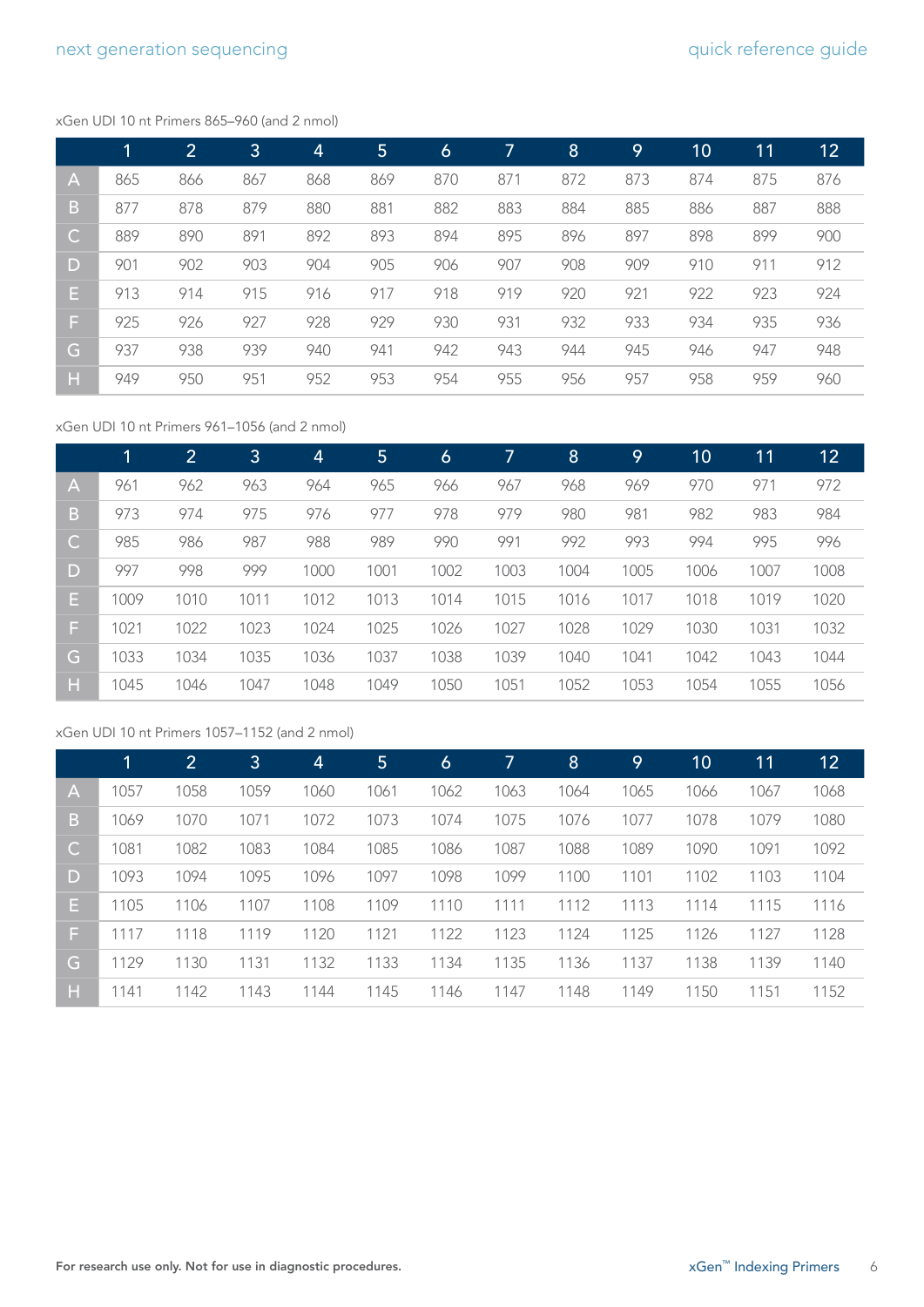#### xGen UDI 10 nt Primers 1153–1248 (and 2 nmol)

|              | 1    | $\overline{2}$ | 3    | 4    | 5 <sup>5</sup> | 6    |      | 8    | 9    | 10   | 11   | 12 <sub>2</sub> |
|--------------|------|----------------|------|------|----------------|------|------|------|------|------|------|-----------------|
| TA J         | 1153 | 1154           | 1155 | 1156 | 1157           | 1158 | 1159 | 1160 | 1161 | 1162 | 1163 | 1164            |
| B            | 1165 | 1166           | 1167 | 1168 | 1169           | 1170 | 1171 | 1172 | 1173 | 1174 | 1175 | 1176            |
| $\mathsf{C}$ | 1177 | 1178           | 1179 | 1180 | 1181           | 1182 | 1183 | 1184 | 1185 | 1186 | 1187 | 1188            |
| D            | 1189 | 1190           | 1191 | 1192 | 1193           | 1194 | 1195 | 1196 | 1197 | 1198 | 1199 | 1200            |
| Е.           | 1201 | 1202           | 1203 | 1204 | 1205           | 1206 | 1207 | 1208 | 1209 | 1210 | 1211 | 1212            |
| F.           | 1213 | 1214           | 1215 | 1216 | 1217           | 1218 | 1219 | 1220 | 1221 | 1222 | 1223 | 1224            |
| G            | 1225 | 1226           | 1227 | 1228 | 1229           | 1230 | 1231 | 1232 | 1233 | 1234 | 1235 | 1236            |
| ١H           | 1237 | 1238           | 1239 | 1240 | 1241           | 1242 | 1243 | 1244 | 1245 | 1246 | 1247 | 1248            |

## xGen UDI 10 nt Primers 1249–1344 (and 2 nmol)

|              | 1    | $\overline{2}$ | 3    | $\overline{4}$ | 5    | $\ddot{\mathbf{6}}$ |      | 8    | 9    | 10   | 11   | 12 <sub>2</sub> |
|--------------|------|----------------|------|----------------|------|---------------------|------|------|------|------|------|-----------------|
| A            | 1249 | 1250           | 1251 | 1252           | 1253 | 1254                | 1255 | 1256 | 1257 | 1258 | 1259 | 1260            |
| B            | 1261 | 1262           | 1263 | 1264           | 1265 | 1266                | 1267 | 1268 | 1269 | 1270 | 1271 | 1272            |
| $\mathsf{C}$ | 1273 | 1274           | 1275 | 1276           | 1277 | 1278                | 1279 | 1280 | 1281 | 1282 | 1283 | 1284            |
| D            | 1285 | 1286           | 1287 | 1288           | 1289 | 1290                | 1291 | 1292 | 1293 | 1294 | 1295 | 1296            |
| Е.           | 1297 | 1298           | 1299 | 1300           | 1301 | 1302                | 1303 | 1304 | 1305 | 1306 | 1307 | 1308            |
| F.           | 1309 | 1310           | 1311 | 1312           | 1313 | 1314                | 1315 | 1316 | 1317 | 1318 | 1319 | 1320            |
| G            | 1321 | 1322           | 1323 | 1324           | 1325 | 1326                | 1327 | 1328 | 1329 | 1330 | 1331 | 1332            |
| н            | 1333 | 1334           | 1335 | 1336           | 1337 | 1338                | 1339 | 1340 | 1341 | 1342 | 1343 | 1344            |

#### xGen UDI 10 nt Primers 1345–1440 (and 2 nmol)

|              | 1    | $\overline{2}$ | 3    | $\overline{4}$ | 5    | 6    |      | 8    | 9    | 10   | 11   | 12 <sub>2</sub> |
|--------------|------|----------------|------|----------------|------|------|------|------|------|------|------|-----------------|
| A            | 1345 | 1346           | 1347 | 1348           | 1349 | 1350 | 1351 | 1352 | 1353 | 1354 | 1355 | 1356            |
| B            | 1357 | 1358           | 1359 | 1360           | 1361 | 1362 | 1363 | 1364 | 1365 | 1366 | 1367 | 1368            |
| $\mathsf{C}$ | 1369 | 1370           | 1371 | 1372           | 1373 | 1374 | 1375 | 1376 | 1377 | 1378 | 1379 | 1380            |
| D            | 1381 | 1382           | 1383 | 1384           | 1385 | 1386 | 1387 | 1388 | 1389 | 1390 | 1391 | 1392            |
| E.           | 1393 | 1394           | 1395 | 1396           | 1397 | 1398 | 1399 | 1400 | 1401 | 1402 | 1403 | 1404            |
| F.           | 1405 | 1406           | 1407 | 1408           | 1409 | 1410 | 1411 | 1412 | 1413 | 1414 | 1415 | 1416            |
| G            | 1417 | 1418           | 1419 | 1420           | 1421 | 1422 | 1423 | 1424 | 1425 | 1426 | 1427 | 1428            |
| н            | 1429 | 1430           | 1431 | 1432           | 1433 | 1434 | 1435 | 1436 | 1437 | 1438 | 1439 | 1440            |